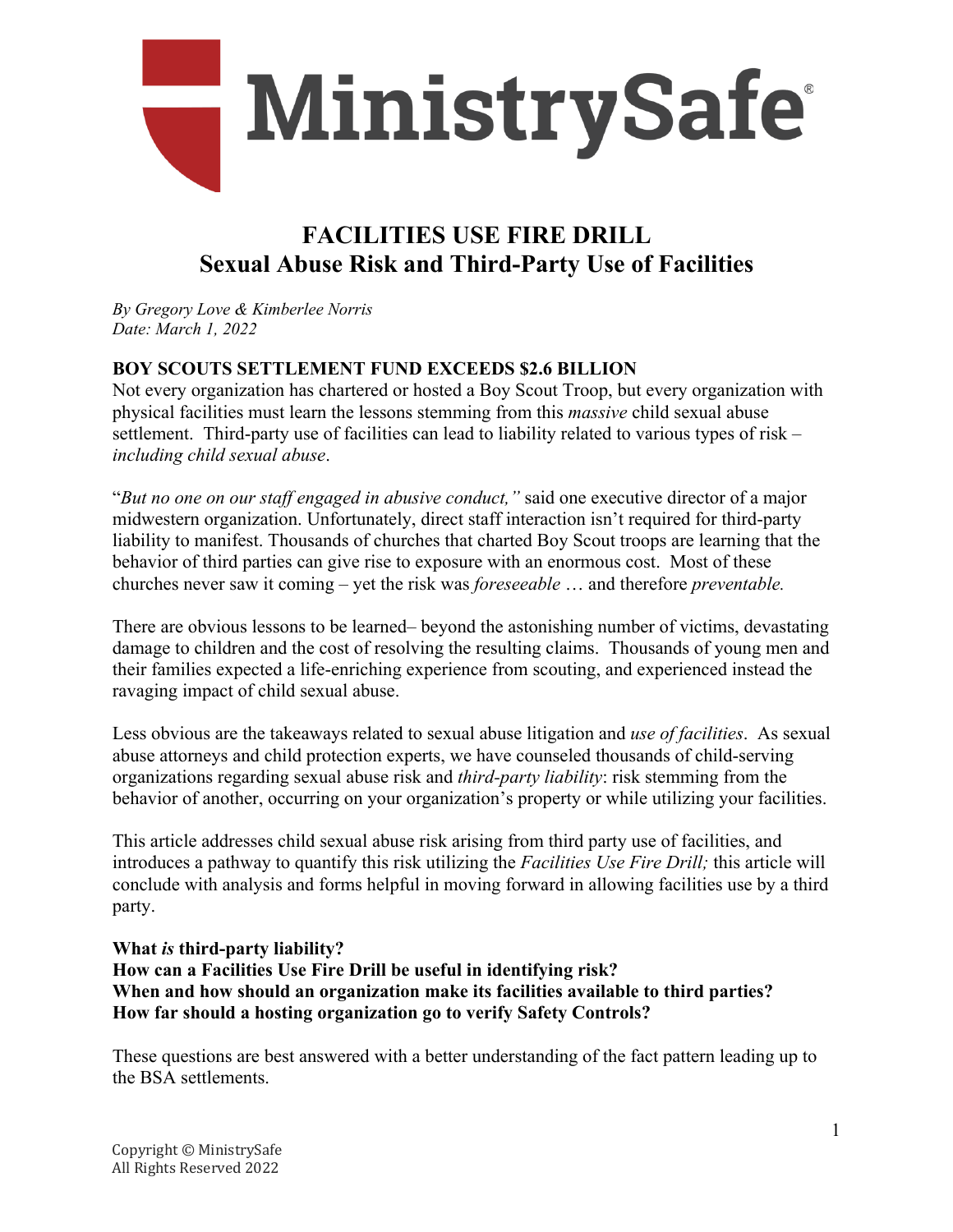## **BOY SCOUTS: WHAT HAPPENED?**

On May 18, 2020 the Boy Scouts of America filed for bankruptcy protection, largely in response to mounting sexual abuse allegations and civil lawsuits. On July 1, 2021 virtually every major media outlet announced a settlement of \$850,000,000.00, meant to resolve more than 60,000 sexual abuse claimants suing Boy Scouts of America. The initial settlement was not the end of the matter; churches, denominations and their insurers then became the focus of civil lawsuits meant to force additional contributions to the settlement fund in order to resolve the claims.

#### **Churches and Boy Scout Troops**

For decades, local churches have chartered Boy Scout Troops. Church leaders have seen scouting as a way of enriching the lives of youth and positively impacting the community. In many cases, the troop began meeting regularly in the church building after the Charter Agreement was signed. Not much oversight or involvement by the church was necessary – *until an abuse allegation was followed by a civil lawsuit*.

#### **Understanding Sexual Abuse Litigation**

The primary redress available through civil litigation is monetary damages. When a sexual abuse victim seeks legal counsel, the focus is rarely on the perpetrator, who lacks *deep pockets: the ability to satisfy or pay a monetary judgment.* Plaintiff's attorneys who represent abuse survivors rarely sue the perpetrator. The focus of the plaintiff's counsel is any related entities – no matter how tenuous the relationship – to the occurrence of abuse, particularly when an entity appears to have assets or insurance. In BSA claims, plaintiffs' counsel focused on chartering churches (and their insurers) as an additional source of *funds.* 

When the number of allegations against the Boy Scouts of America reached into the thousands, BSA leadership chose bankruptcy in order to navigate the sheer volume of claims and anticipated funds necessary to resolve them. The chartering organizations (primarily churches and denominations) watched these developments closely, strongly encouraging BSA to resolve the claims in such a way that the chartering churches would be released from liability in the contemplated settlement agreement.

Instead, when BSA leaders signed the settlement agreement in July 2021, BSA did NOT include the churches as released parties. In BSA claims, plaintiffs' counsel shifted focus to the chartering churches (and their insurers) as an additional source of *funds.* 

The Church of Jesus Christ of Latter Day Saints (LDS) was the single largest sponsor of Boy Scout troops until 2020. On September 15, 2021, LDS agreed to pay \$250 million into the settlement fund under a separate agreement.

As of 2020, over 5,000 Methodist churches had chartered a Boy Scout Troop. Like the LDS, Methodist churches were NOT released by the BSA settlement agreement. On December 21, 2021 negotiators for the United Methodist Church agreed to pay \$30 million into the Boy Scouts settlement fund to settle claims aimed at local United Methodist churches.

Other denominations and churches have contributed substantial amounts to the settlement fund or are currently negotiating a contribution in order to be released from liability.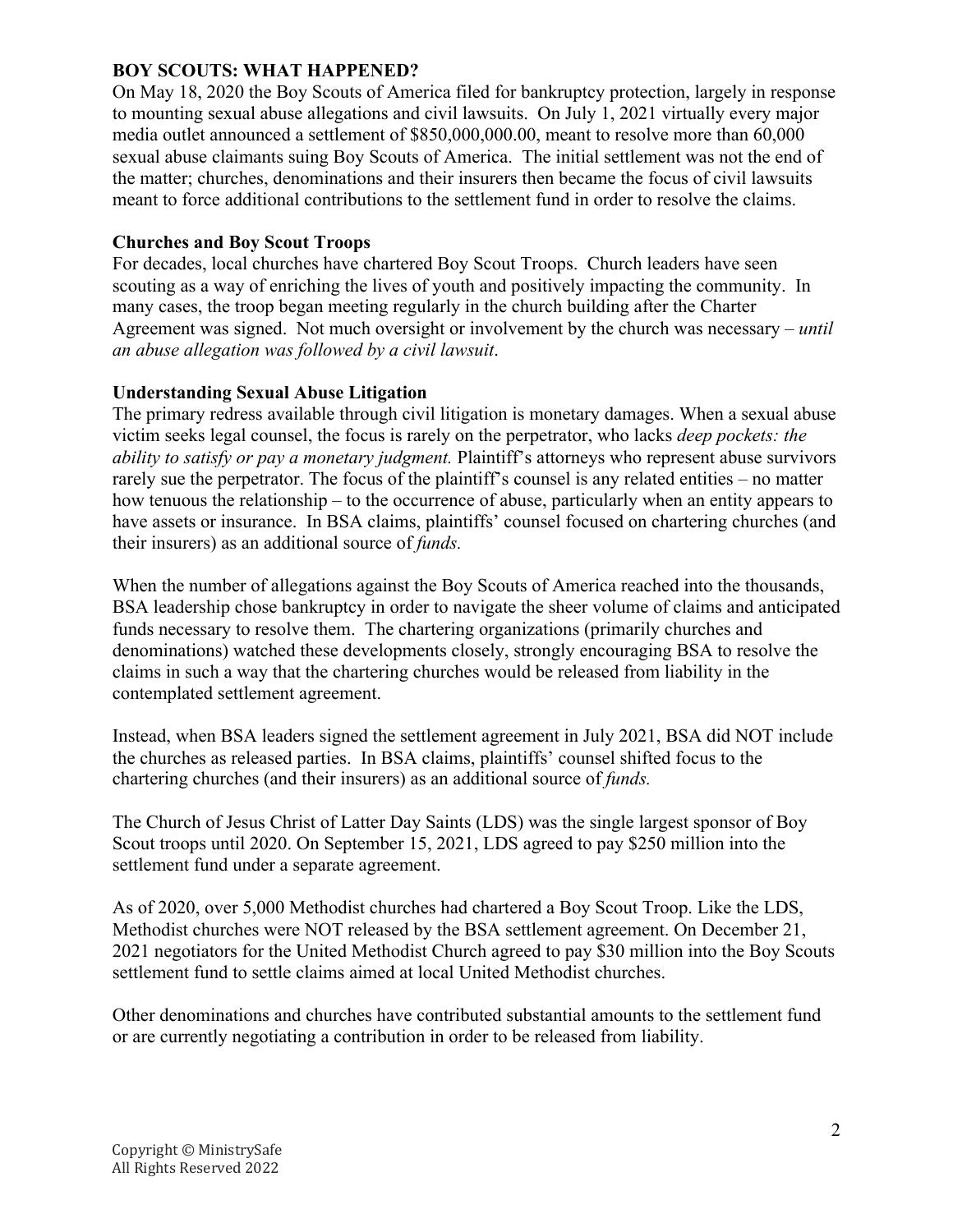As of this writing, the compensation fund – an aggregate of all monies paid in by BSA, its insurers and chartering organizations – totals more than \$2.6 billion: the largest aggregate sexual abuse settlement in United States history.

## **THIRD-PARTY LIABILITY**

In its simplest form, third-party liability occurs when an organization is held responsible for the bad acts of another individual or entity. To be clear: an organization need not *charter* a troop to be named in a lawsuit; the nexus can be as tenuous as simply allowing an individual or entity to *use* the organization's facilities. This use might include, for instance, use of a gym, playground, camp, conference area, classroom, parking lot, sport court or sports field.

## **How is third-party liability supported?**

Plaintiffs' counsel utilize various theories of liability to access defendants perceived as *deep pockets* (or source of funding), including Negligent Provision of Use, Negligent Supervision of Use and Negligent Failure to Require Safety Provisions. From the plaintiff's counsel's standpoint, the analysis starts with this reality: *the organization has control over its property.* The organization can and should perform reasonable due diligence concerning who or what is permitted on its property, with attendant foreseeable risks. If a program or activity will involve children, the organization has the right to require certain child protection measures as a condition of use.

Most organizations are generous and give freely – providing use of facilities with an open hand. Many organizations have lost track of how many individuals or entities are using the organization's facilities, or simply do not know. Organizations must balance inherent generosity with an understanding of *risk.* 

In general, insurance carriers clearly understand third-party risk related to child sexual abuse; many are now requiring organizations to identify all third-party use before providing coverage – or simply excluding coverage for *all* third-party use.

Organizations must know who is using its facilities, what programming and activities are provided, and whether effective child protection elements are in place. In short, organizations must perform a *Facilities Use Fire Drill.*

## **FACILITIES USE FIRE DRILL**

In classrooms across the country, school administrators lead faculty and students through mock disasters (fires, shootings, bomb threats, tornados, etc.) to ensure the existence of sound safety plans, communicate expectations to all involved, and determine any necessary changes or improvements.

A failure to drill potential disasters can lead to catastrophic results, generally with little or no warning. In the midst of a crisis, it's *too late* to prepare; the catastrophic event simply reveals whether the organization took reasonable steps to prepare.

In child-serving programs, sexual abuse is a foreseeable risk. Third-party liability for sexual abuse risk is likewise foreseeable. As a result, every organization should *drill* the use of its facilities by third-party users – individuals or entities not directly connected to the organization who are using the organization's facilities or property. Once the Drill is complete, leaders must take the necessary steps to discontinue use or establish a correct framework for use.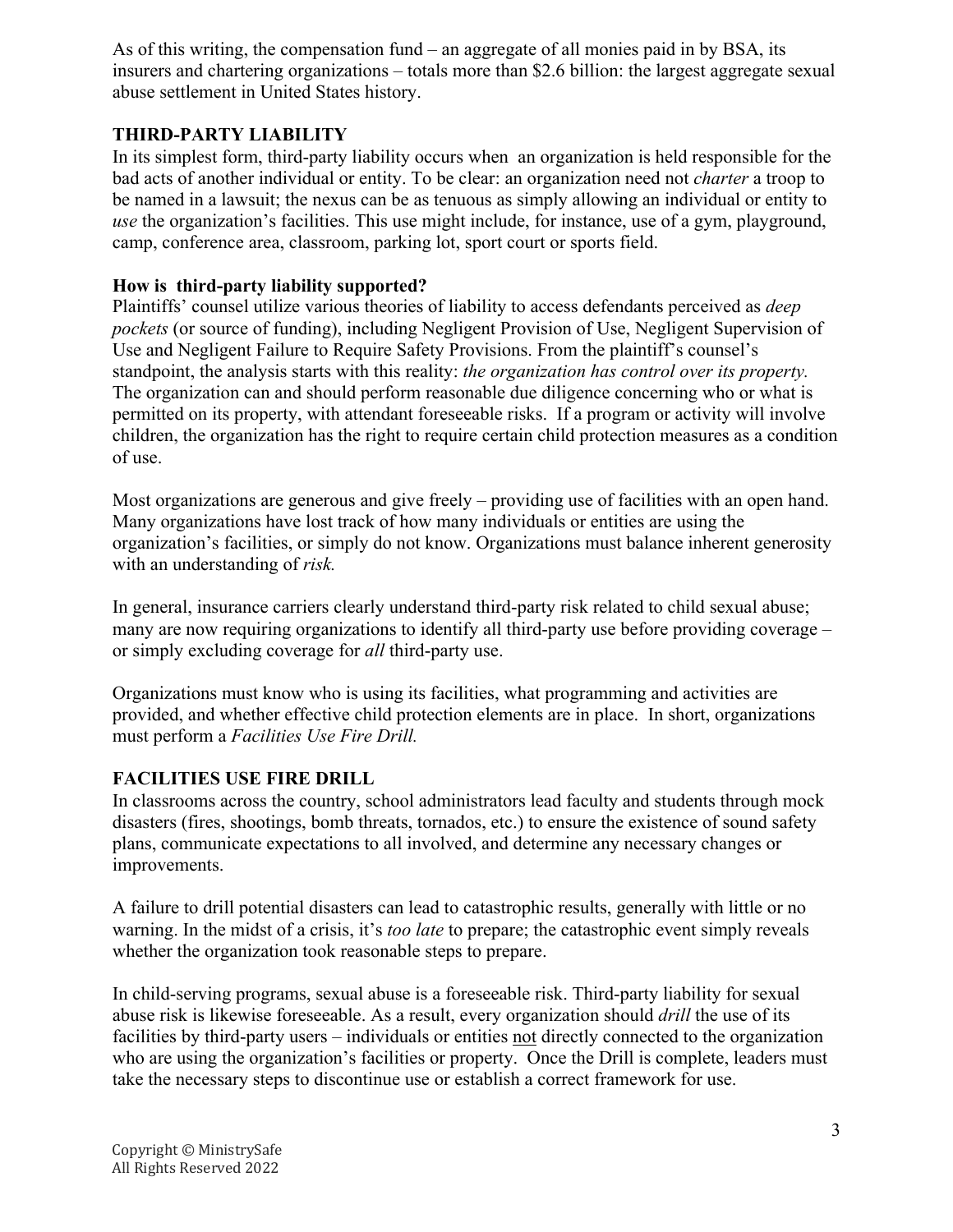## **The Facilities Use Fire Drill:**

Step 1: Undertake a survey of facility/property use – identify all 'Users'.

Step 2: Determine which users and uses are permitted (or not).

Step 3: Undertake to formally discontinue use by Non-Permitted Users.

If leaders decide to allow a particular use by a Permitted User, it is important to follow the necessary steps to formalize facilities use.

#### Step 1 – Identifying Users

Many organizations are shocked to learn how many third-party users are utilizing the organization's facilities or property: sport leagues, knitting clubs, scout troops, after-school programs, para-church ministries (Young Life, K-Life, Celebrate Recovery, Awana, etc.). Many organizations have no process in place for facilities use; often the employee with the key is the one who gives permission.

The first step of the Fire Drill requires determining which third-parties are currently using organization facilities, how often and for what purpose. By distributing the Facilities Use Survey to organizational leaders, this gathering process can occur efficiently. Access a sample completed Facilities Use Survey. Every third-party user should complete a Survey, regardless of size or whether the third-party program has crossover in participation by the organization's staff members or stakeholders.

Leaders should then gather and discuss the completed Surveys related to each third-party user.

#### Step 2 – Determining Which Uses and Users Are Permitted

When all third-party Users are identified, leaders should determine which uses or users are permitted and which are not; this should occur on a case-by-case basis. Oftentimes organizational leaders are simply trying to be generous to particular users or the community, particularly when no conflict exists with the organization's primary use, or the requesting party is a stakeholder in the organization. Generosity, however, must be balanced against risk.

Leaders must clearly understand and embrace the organization's mission while making thirdparty use decisions. Is a particular use consistent with the organization's mission or values? Does the third-party use involve high-risk activities (contact sports) or populations (Celebrate Recovery/sexual abuse addiction)? These factors must be considered in making case-by-case decisions.

After close evaluation, third-party users will fall into categories of Permitted User or Non-Permitted User. If not permitted, for *whatever* reason, the organization should discontinue use. If the third-party use is permitted, the organization should undertake the formalization process described below.

## Step 3 – Discontinuing Use

It is important to notify the third-party user *in writing,* clearly communicating that use is no longer authorized as of a specific date, rather than simply revoking access. Written and dated records matter.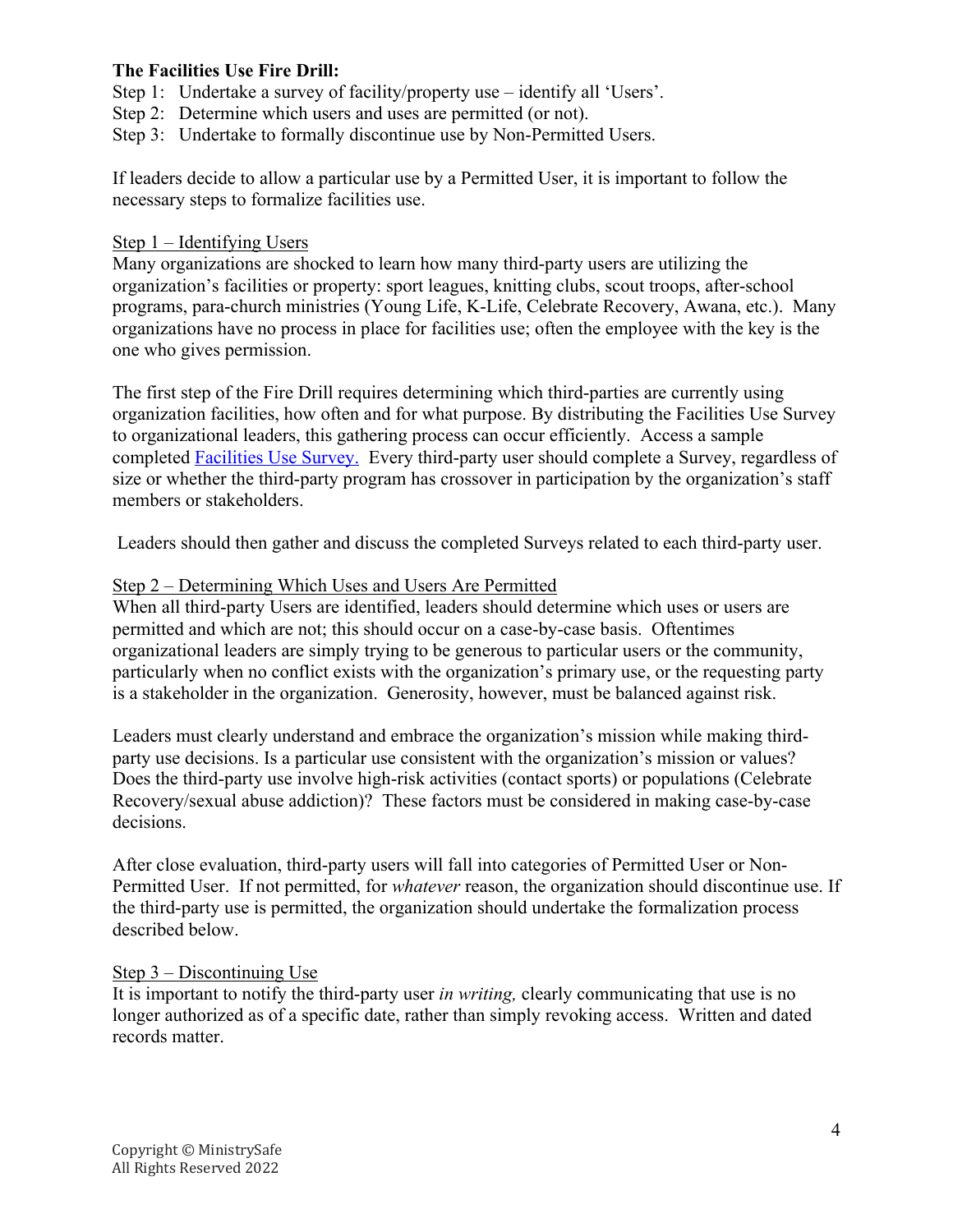## **PROCESS FOR FACILITIES USE**

If organizational leaders decide to permit ongoing use by a third-party, the following steps are recommended.

## **Facilities Use Policy – Optional**

One of the pitfalls of simply giving permission for third-party use of facilities involves unexpected activities that are inconsistent with the organization's mission or values. Most churches, for example, have doctrinal positions related to sexuality and marriage. Before taking steps to formalize facility use, it may be important to create a Facilities Use Policy that clearly outlines certain religious or spiritual beliefs that provide a framework for permitted use. If an organization desires to limit activities related to religious beliefs, moral codes, or political positions, it is highly recommended that these limitations be clearly outlined in a separate written Facilities Use Policy *before* establishing any relationship through a Facilities Use Agreement. In general, the Facilities Use Agreement should reference the existence of a Facilities Use Policy and certify that the Permitted User has read, acknowledged and agreed to the limitations outlined in the Facilities Use Policy. Access a sample **Facilities Use Policy** providing such a framework.

#### **Facilities Use Agreement**

It is not enough for an organization to identify which third-party users are Permitted Users: organizations should *formalize* the facilities use with a Facilities Use Agreement. The Facilities Use Agreement provides a framework for use, identifying contemplated activities and programs, relevant contact person(s) and scheduling, usage fees and expenses, cleaning and damage provisions, policies related to alcohol consumption, tobacco use and loud music, waivers and disclaimers, and more.

In child-serving contexts, the Facilities Use Agreement must build in necessary elements related to child sexual abuse risk management and insurance coverage.

*Remember: Each organization has control of its own property. If a program or activity will involve children or minors, the organization has the right/obligation to require specific child protection measures as a condition of use.*

## Child Abuse Prevention

If the facilities use involves children or vulnerable populations, the Facilities Use Agreement should express clear child protection requirements attesting to the existence of an effective Safety System designed to prevent sexual abuse. Access a sample Facilities Use Agreement providing such a framework.

As illustrated in the sample Facilities Use Agreement, the third-party User must acknowledge specific requirements designed to address sexual abuse risk, including training, screening, background checks, adequate supervision and policies.

#### Insurance Requirements

In addition, each third-party Permitted User should be required to obtain and maintain sufficient insurance (see Paragraph 13), having the host organization named as an *additional insured* under the policy. If the host organization needs help confirming the Permitted User's satisfaction of the insurance requirement, the host organization's insurance agent, broker or carrier will likely provide assistance.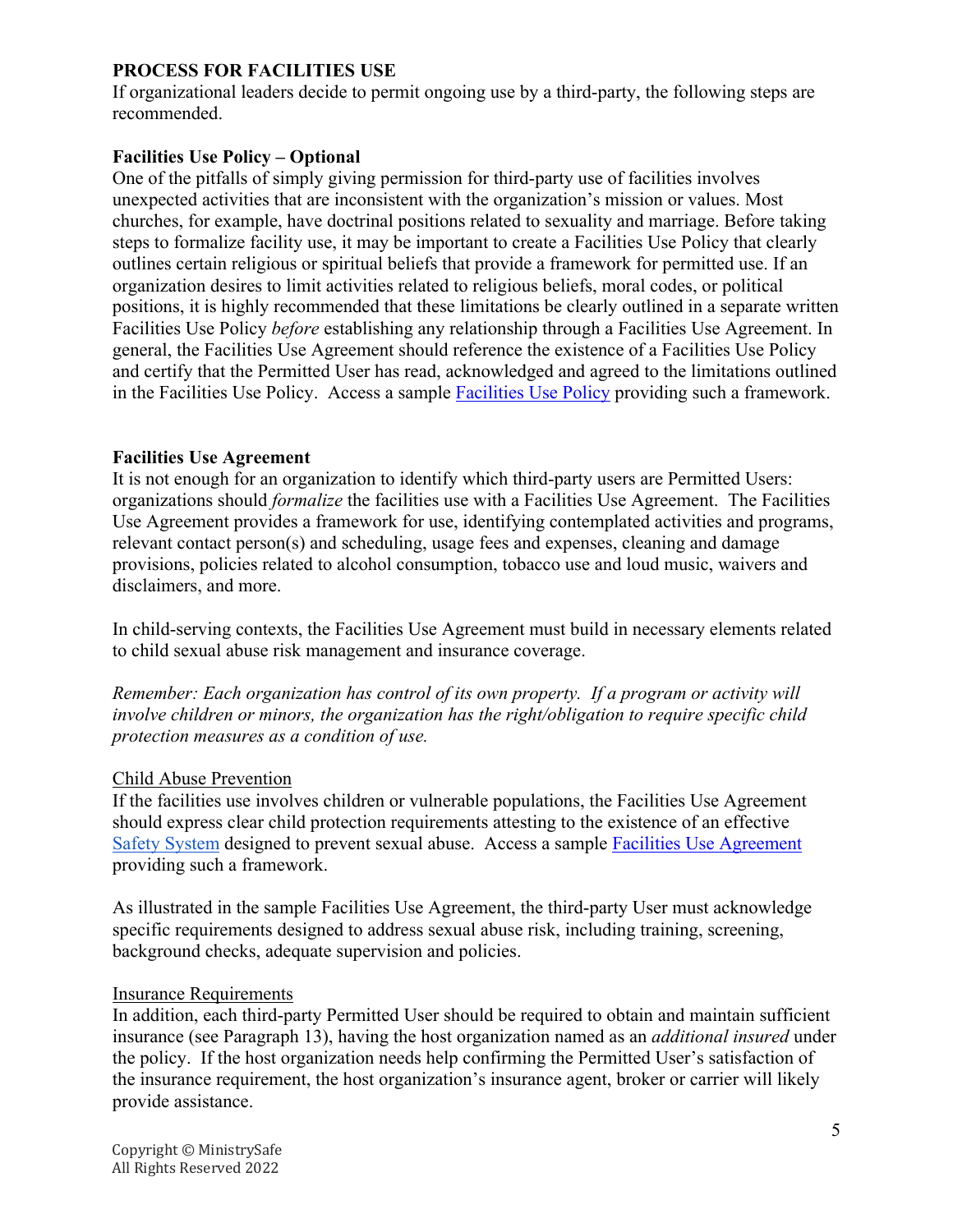## **VERIFICATION OF SAFETY CONTROLS**

Verifying insurance and whether a Permitted User has named the host organization as an additional insured is not unduly difficult or burdensome. Verifying that a Permitted User has *actually implemented* appropriate safety controls can be far more difficult.

## Verification Tension

Leaders of host organizations must understand the ramifications of verifying safety controls: how far should a host organization go? If, for example, an organization requires a Permitted User to submit all criminal background checks to the host organization for verification, the host organization is arguably responsible for the information contained therein – particularly if the third-party organization did not understand or flag a problematic criminal record revealed in a report. An alternative is written verification by the Permitted User that background checks have occurred on all adults present *before arrival on the host's property*.

More defined verification processes lead to more responsibility and involvement in a Permitted User's Safety System efforts, which may be construed as *control* from a liability standpoint. *Less* verification reduces involvement, but provides less assurance of meaningful safety controls. This creates a tension not easily resolved … and may cause an organization to revisit Step 2 of the Facilities Use Fire Drill: *determining whether to permit facilities use*.

#### MinistrySafe/APS Control Panel

MinistrySafe and Abuse Prevention Systems (APS) provide an online management system used by thousands of organizations to implement and manage child sexual abuse Safety System elements: Sexual Abuse Awareness Training, Criminal Background Checks, Skillful Screening Training, Policies & Procedures and other child protection resources. When a Permitted User relies on the MinistrySafe/APS system, the host organization may verify the existence of, and ongoing support for, Safety System elements identified in the Facilities Use Agreement. Many child-serving organizations require use of the MinistrySafe/APS system as a condition of any third-party facilities use. In so doing, the host organization has credentials to confirm reasonable safety controls with minimal involvement (see sample Control Panel, below), and the third-party user has access to tools and resources to implement effective safety protocols

| <b>Ministry</b><br>Safe                      | ∢                       | □                     |                   |                |                                            |                  |                 |                                    |               |                                       |                    | Gregory           | ۰\$            |  |
|----------------------------------------------|-------------------------|-----------------------|-------------------|----------------|--------------------------------------------|------------------|-----------------|------------------------------------|---------------|---------------------------------------|--------------------|-------------------|----------------|--|
| i Home                                       |                         |                       |                   |                |                                            |                  |                 |                                    |               |                                       |                    |                   |                |  |
| • Notifications                              | <b>Manage Users</b>     |                       |                   |                |                                            |                  |                 |                                    |               |                                       |                    |                   |                |  |
| 월 Manage Users                               |                         |                       |                   |                |                                            |                  |                 |                                    |               |                                       |                    |                   |                |  |
| <b>U</b> Awareness Training @                | add user $\pm$          |                       |                   |                |                                            |                  |                 |                                    |               |                                       |                    |                   |                |  |
| <b>U</b> Skillful Screening Training @       |                         |                       |                   |                |                                            |                  |                 |                                    |               |                                       |                    |                   |                |  |
| <b>U</b> Camp Leadership Training @          | Q Search                |                       |                   |                | <b>Active Users</b><br>$\scriptstyle\star$ |                  |                 | By Tag<br>$\overline{\phantom{a}}$ |               | <b>By Role</b><br>$\scriptstyle\star$ |                    | $Sor -$           | $10 -$         |  |
| <b>U</b> CamperProtect Training <sup>O</sup> |                         |                       |                   |                |                                            |                  |                 |                                    |               |                                       |                    |                   |                |  |
| <b>U</b> MinistrySafe Institute <sup>@</sup> |                         |                       |                   |                |                                            |                  |                 |                                    |               |                                       |                    |                   |                |  |
| Background Checks                            | <b>User Information</b> |                       |                   |                |                                            | <b>Awareness</b> |                 | <b>Background Check</b>            |               | Screening                             |                    |                   |                |  |
|                                              |                         |                       |                   |                |                                            |                  |                 |                                    |               |                                       |                    |                   |                |  |
| Documents                                    |                         |                       |                   |                |                                            |                  |                 |                                    |               |                                       |                    |                   |                |  |
| <b>≙</b> Admin                               |                         | $\triangle$ Last name | <b>First name</b> | <b>Tags</b>    | <b>Role</b>                                | EMP / VOL        | <b>Training</b> | <b>Renewal</b>                     | <b>Status</b> | <b>Renewal</b>                        | <b>Application</b> | <b>References</b> | Interview      |  |
| Contact Us                                   |                         | Adams                 | Aaron             | Parent         | trainee                                    | EMP              | $\checkmark$    | ■ 08/12/2019                       | v             | □ 06/03/2018                          | $\checkmark$       | v                 | $\checkmark$   |  |
|                                              | ۵                       | Ater-Foege            | Amanda            | Coach          | trainee                                    | <b>EMP</b>       | А               |                                    |               |                                       | $\pmb{\times}$     | ×                 | $\pmb{\times}$ |  |
|                                              | ۵                       | Bluth                 | Byron             | Coach          | trainee                                    | VOL              | $\checkmark$    | ■ 03/03/2018                       | $\checkmark$  | □ 06/30/2018                          | $\checkmark$       | v                 | $\checkmark$   |  |
|                                              | ۵                       | Bonner                | Laura             | <b>Referee</b> | trainee                                    | <b>EMP</b>       | $\checkmark$    | ■ 03/03/2018                       |               |                                       | ✓                  | ✓                 | $\checkmark$   |  |
|                                              | Δ                       | Burkart               | John              | Referee        | trainee                                    | VOL              | $\checkmark$    | □ 03/03/2018                       |               |                                       | $\checkmark$       | v                 | $\checkmark$   |  |
|                                              | Δ                       | Chastain              | <b>Brandy</b>     | Coach          | trainee                                    | <b>EMP</b>       | $\checkmark$    | ■ 03/03/2018                       | v             | ■ 03/03/2018                          | ✓                  | $\checkmark$      | $\checkmark$   |  |
|                                              | ۵                       | Colquit               | Denita            | Parent         | trainee                                    | <b>EMP</b>       | $\checkmark$    | m 10/10/2018                       |               |                                       | $\pmb{\times}$     | ×                 | $\pmb{\times}$ |  |